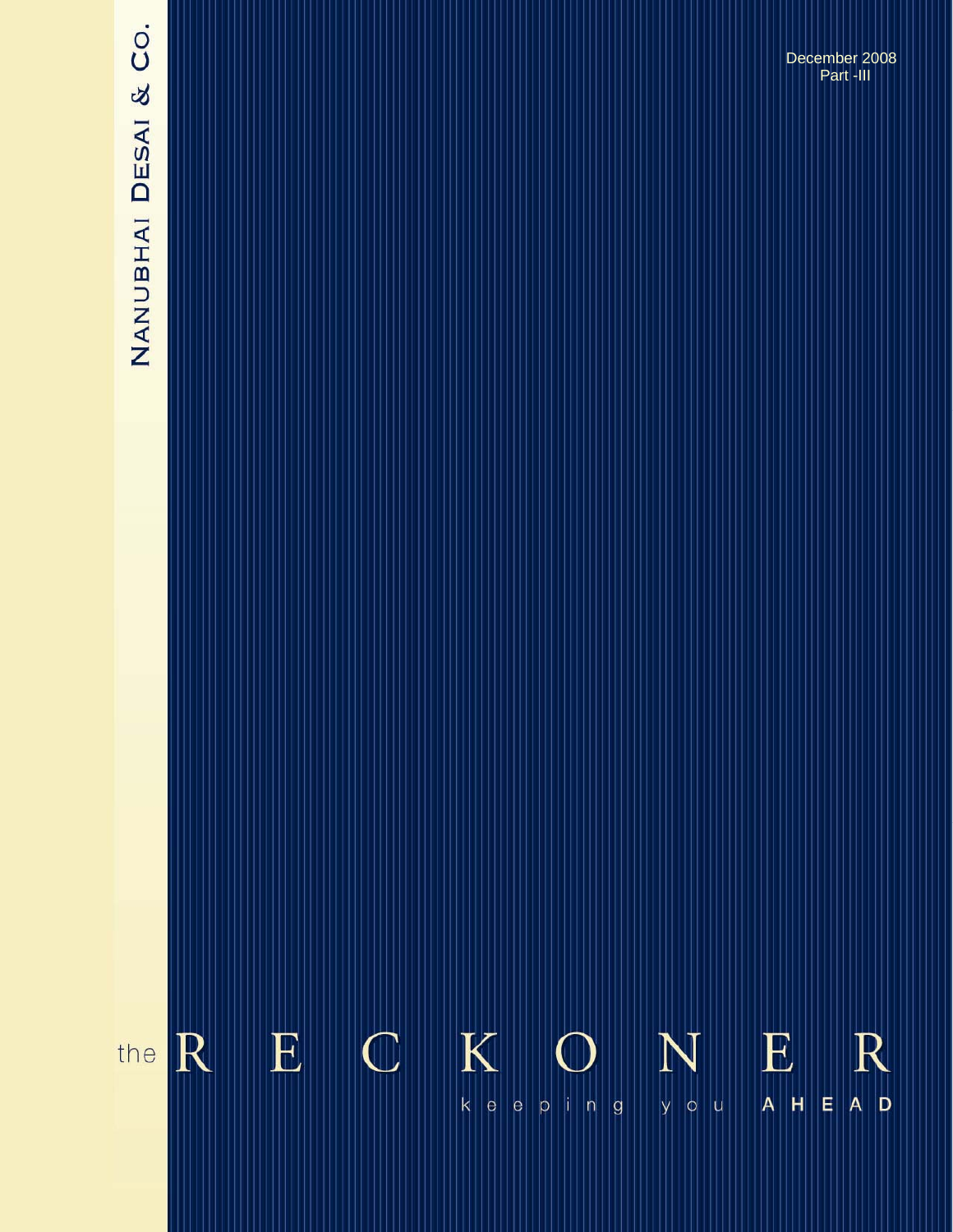# **Contents**

# **REGULATIONS GOVERNING INVESTMENTS ... 9**

**CASE LAWS ..................................................................................................................... 5**

| <b>COMPANIES CAN LAUNCH INITIAL PUBLIC OFFER (IPO) WHITHIN ONE</b> |
|--------------------------------------------------------------------|
|                                                                    |
| MF INVESTMENTS NORMS FOR PUBLIC SECTOR MAY BE EASED BY             |
|                                                                    |
| PRIVATE PROVIDENT FUND (PF) AND SUPER ANNUATION FUNDS'             |
|                                                                    |
|                                                                    |
| <b>GOVERNMENT WILL COMEUP WITH AN ECONOMIC STIMULUS PART</b>       |
|                                                                    |
|                                                                    |
| <b>STANDARD ON AUDITING (SA) 250 "CONSIDERATION OF LAWS AND</b>    |
| <b>REGULATIONS IN AN AUDIT OF FINANCIAL STATEMENTS": 15</b>        |
| <b>STANDARD ON AUDITING (SA) 260, "COMMUNICATION WITH</b>          |
|                                                                    |
| PARLIAMENT PASSED LIMITED LIABILITY PARTNERSHIP (LLP) BILL,        |
|                                                                    |
| <b>DISCLAIMER AND STATUTORY NOTICE 19</b>                          |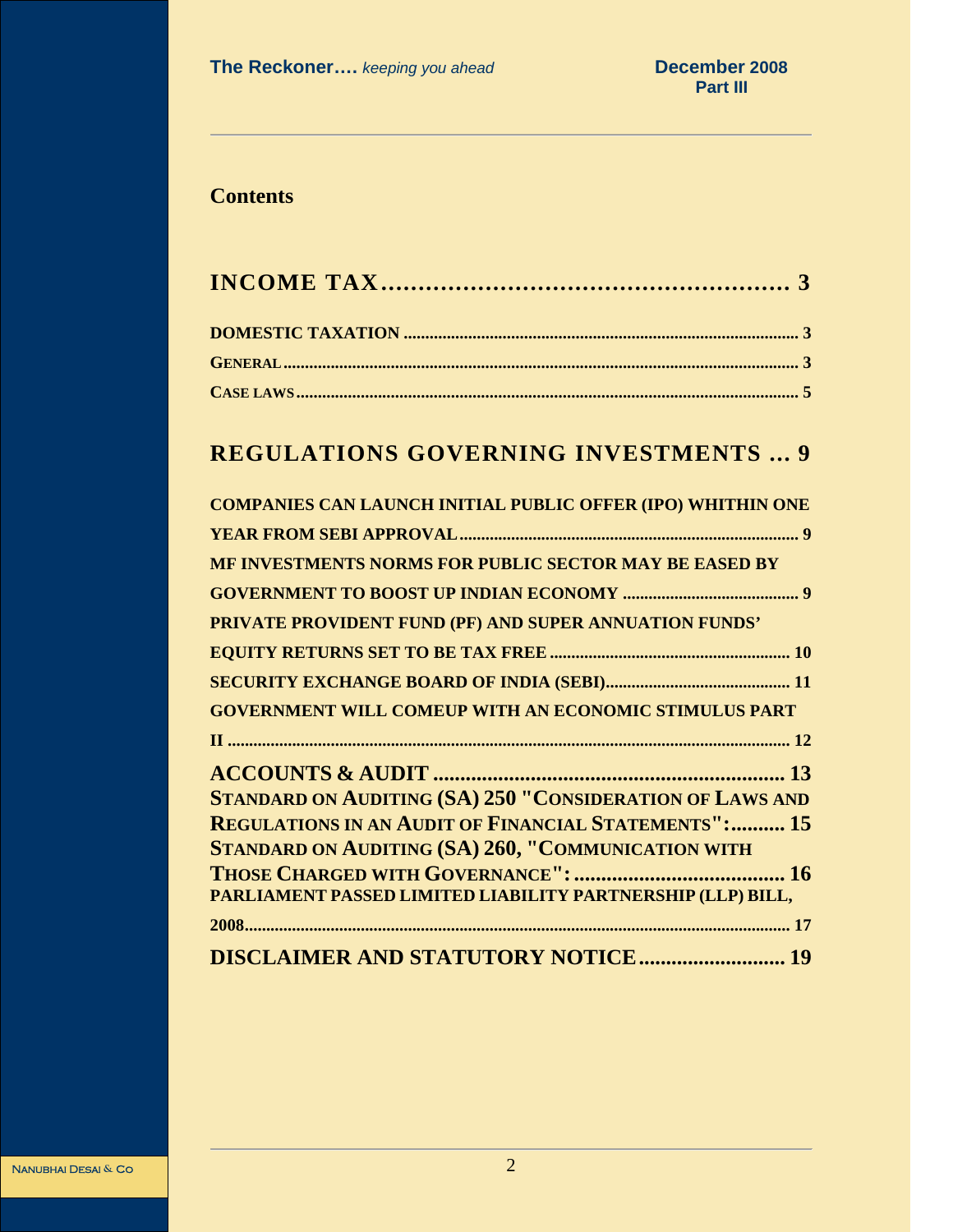# **INCOME TAX**

# **DOMESTIC TAXATION**

# **GENERAL**

# **CLARIFICATION FOR SUB-CLAUSE (III) OF CLAUSE (F) OF RULE 6DD**

Under the provisions of sub-section (3) of Section 40A of the I.T. Act, 1961, disallowance of expenditure is made in the computation of income in a case where a payment or aggregate of payments exceeding twenty thousand rupees is made to a person in a day, otherwise than by an account payee cheque drawn on a bank or an account payee bank draft. However certain exceptional circumstances are prescribed under rule 6DD of the Income-tax Rules, 1962 which does not attract the aforesaid disallowance. One of such exceptions, interalia, refer to payment made to the producer for the purchase of 'fish or fish products' under sub-clause (iii) of clause (e) of rule 6DD.

The following clarifications, vide circular no. 10/2008, are being issued for proper implementation of rule 6DD of the Income-tax Rules, 1962 after receiving representations from various seafood exporters.

- The expression 'fish or fish products' used in rule  $6DD(e)(iii)$  would include 'other marine products such as shrimp, prawn, cuttlefish, squid, crab, lobster etc.'.
- The 'producers' of 'fish or fish products' for the purpose of rule 6DD(e) of I.T. Rules, 1962 would include, besides the fishermen, any headman of fishermen, who sorts the catch of fish brought by fishermen from the sea, at the sea shore itself and then sells the fish or fish products to traders, exporters etc.

It is further clarified that the above exception will not be available on the payment for the purchase of fish or fish products from a person who is not proved to be a 'producer' of these goods and is only a trader, broker or any other middleman, by whatever name called.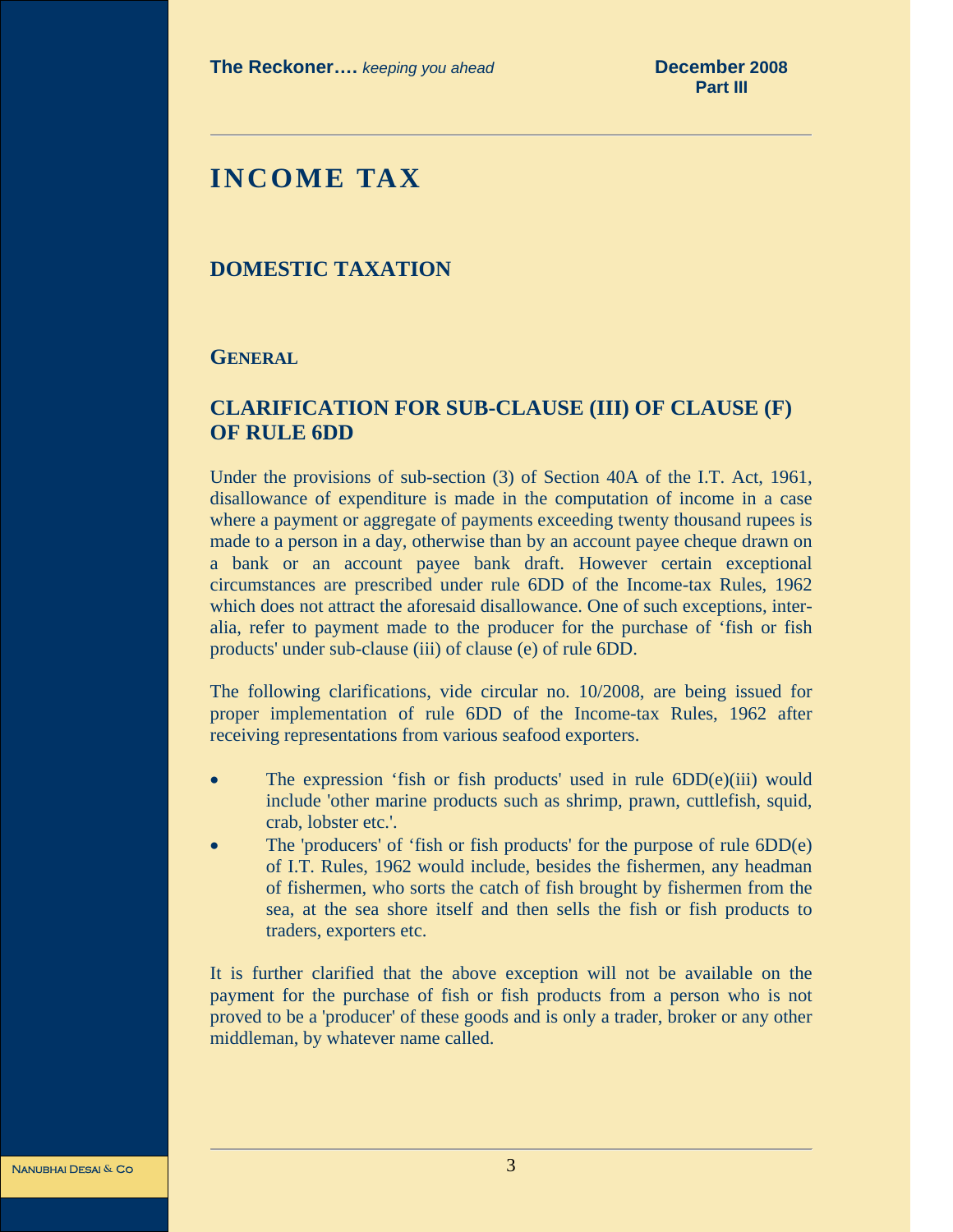# **NEW RULE 5 F AND NEW FOR NO 3CF-III**

Section 35 (1) deals with allowability of certain expenditure incurred on scientific research. Clause (ii) of section 35 (1) deals with deductibility of amount paid to a scientific research association. For eligibility of scientific research association, such association has to obtain approval from the Income Tax Authority.

In exercise of the powers conferred by section 295 read with clause (iia) of subsection (1) of section 35 of the Income-tax Act, 1961 (43 of 1961), the Central Board of Direct Taxes ('CBDT') has, vide notification no 107/2008, has inserted Rule 5 F in the Income-tax Rules, 1962.

The said Rule 5F shall deal with prescribed authority, guidelines, form, manner and conditions for approval under clause (iia) of sub-section (1) of section 35.

The CBDT has also introduced Form No 3CF-III which is the Application form for approval under clause (iia) of sub-section (1) of section 35 of the Income-tax Act, 1961 in the case of company.

# CBDT TO REOPEN CASES ON GROUP INVESTMENTS

As per the news paper reports, it appears that the Central Board of Direct Taxes (CBDT) has asked its field formations to reopen all cases in which companies have invested in subsidiaries or group companies and claimed deduction on expenses like interest outgo on funds they borrowed for such investments.

Tax department officials said Chief Commissioners had been asked to look into cases dating back to 1997, when section 14A was inserted into the Income Tax Act.

As you would know, Section 14A provides that no deduction will be allowed for expenditure incurred in relation to income that does not form part of total income. Dividend income is exempt from tax and enjoys a different tax treatment under the head of investments in company balance sheets.

It is felt that in many cases, the Companies had claimed deductions on interest it paid on grounds that it had borrowed funds and invested in group companies or subsidiaries. The interest outgo was deducted from other income these companies earned.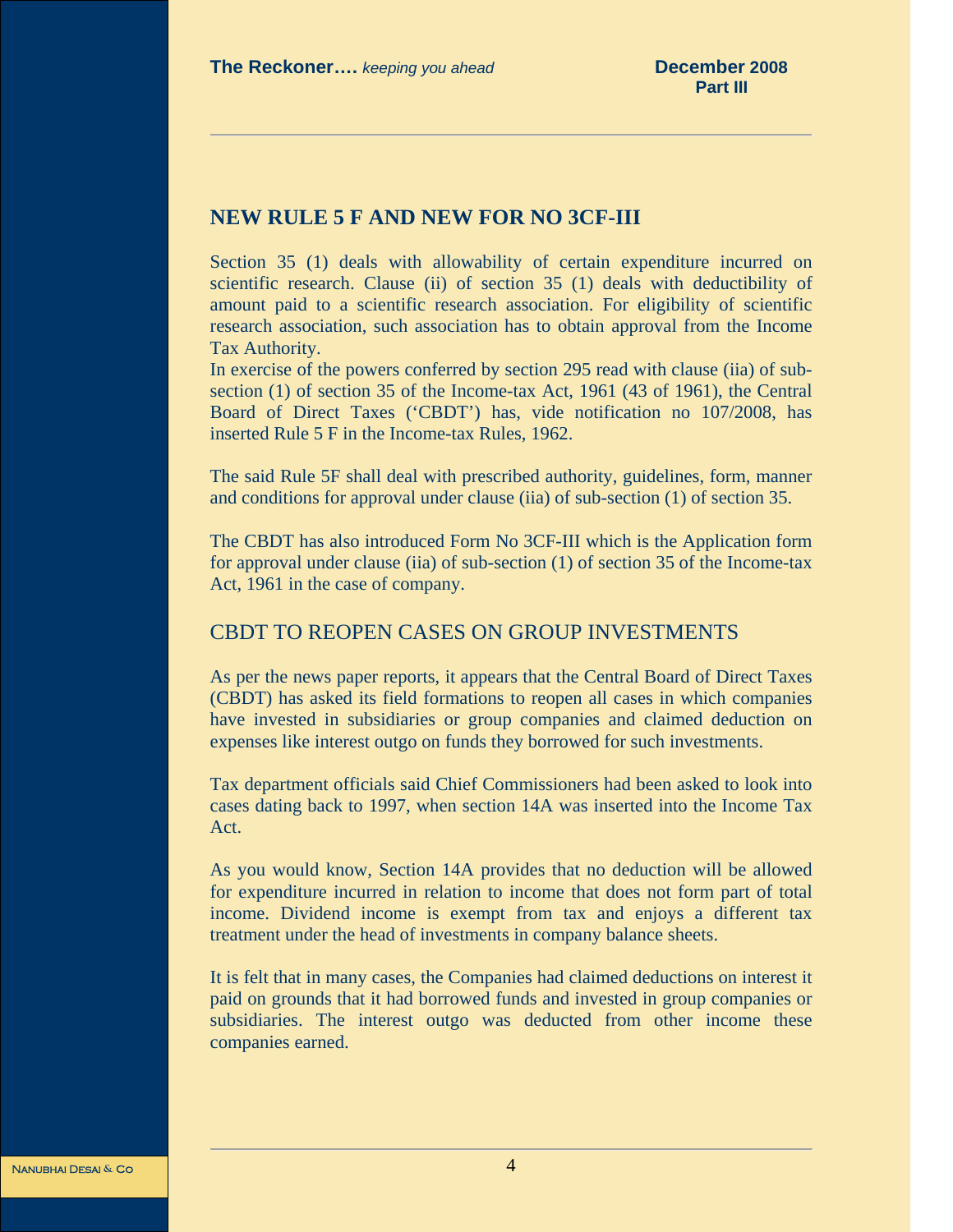The reopening of the cases with retrospective effect will be carried out in pursuance to the provisions of section 150 of the Income Tax Act.

The move follows a judgment by the Mumbai Income Tax Tribunal in late October that disallowed any expenditure that does not form part of the taxable income, which are primarily expenses towards dividend income, in the cases of Daga Capital Management, Maxopp Investments and Cheminvest Ltd. The judgment is based on section 14A of the Income Tax Act.

The Tribunal was of the view that assessee got tax exemption on dividend income and also claimed deduction of expenses incurred towards such investment from the taxable income. This, it said, is against the basic principle of taxation.

The department has also advised the income tax tribunals to return pending appeals on such cases to rework the taxable income component.

To reopen cases with retrospective effect, the tax authorities are reworking the taxable income and segregating the expenses towards taxable and non-taxable or dividend income based on the formula prescribed under Section 8D. This formula was inserted in the Finance Act, 2008, and is applicable retrospectively from 1962. This move will impact all the companies that propose to make investments in its group companies to maintain control besides making general investment in mutual funds, shares, debentures or securities.

The move comes at a time when tax collections have been impacted by the slowdown.

# **CASE LAWS**

# **1. Santosh Narain Kapoor vs DCIT (Luckhnow Tribunal)**

# **Penalty: Concealment of income - Voluntary surrender of income**

The assessee was a partner in M/s R.P. Fragrances, which was engaged in the business of perfumes and derived income from the partnership firm and other sources. For the Assessment Year 2000-01, the assessee filed the return on 30th Nov., 2000 declaring an income of Rs. 5,94,641. The said return was processed under s. 143(1) of the IT Act, 1961 on 17th Sept., 2001. The assessee had some credits in his account of various amounts received through bank drafts. On seeking confirmation by the Income Tax Department from the payers, the payers had not come up for confirmation.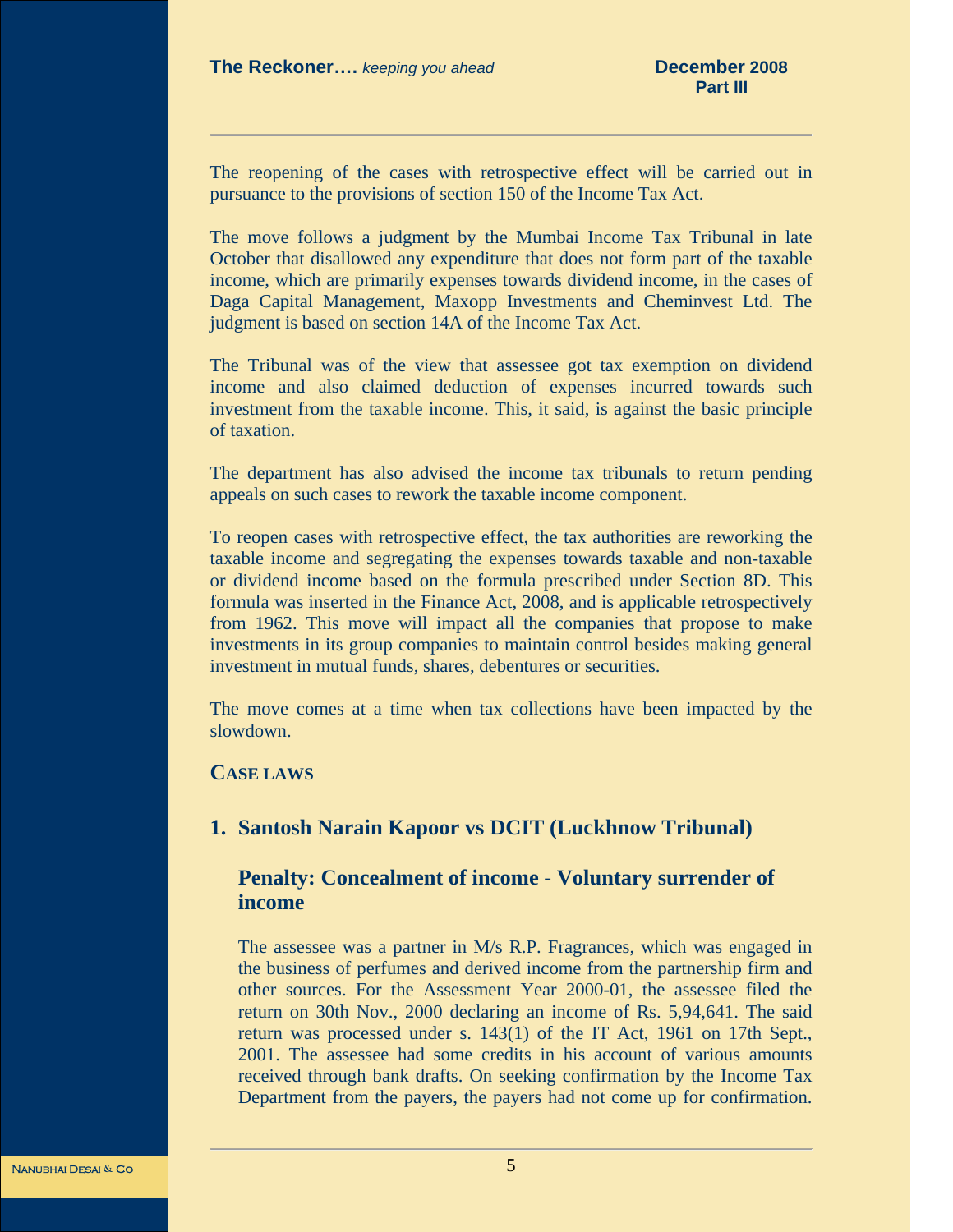To buy peace, to avoid litigation and to cooperate with the Department, the assessee had surrendered the sum suo moto as income in good faith as no penalty/prosecution proceedings be initiated against/humble request in the true spirit. The assessee requested in writing to the assessing officer. The AO had treated these surrendered receipts as unexplained cash credits. In addition, the assessee surrendered Rs. 50,000 deposited in cash with Annapurna Preservation as unexplained deposit. In penalty order, the AO mentioned that a bogus gift racket had been detected by the Director of IT (Inv.), Kanpur, involving amounting of over Rs. 40 crores. Being scared by the investigation, the assessee chose to surrender the amount of unexplained receipts and deposits. AO, therefore, held that the assessee was liable for penalty under s.  $271(1)(c)$  of the IT Act inasmuch as he has concealed the particulars of income and furnished wrong statement. Taking into consideration the entire facts of the case, the AO imposed minimum penalty @ 100 per cent.

On appeal, the  $CIT(A)$  confirmed the penalty

# **Decision of Tribunal:**

In the instant case, there is no discussion in the assessment order or penalty order that the assessee had concealed the particulars of income and furnished wrong statement with malafide intention to evade tax or the explanation given by the assessee was not bonafide or false. The Tribunal therefore held that it was not a fit case for imposition of penalty, because the concealment of income and furnishing wrong statement were not found to be established from the material on record and there was no material on record to prove that the assessee had concealed his income and furnished wrong statement. As a result the Tribunal directed the department to cancel the penalty

# **2. Acit vs Bhaumik Colour Pvt. Ltd. (ITAT Mumbai)**

# **Deemed Dividend**

The assessee ("BCPL") is a company engaged in the business of manufacture of pencil-paints. BCPL had taken an interest bearing loan from Umesh Penciles Pvt Ltd ("UPPL"). The AO had observed that though BCPL is not shareholder of UPPL, both the companies had common shareholder i.e. Narmadaben Nandlal Trust ("NNT"). The Trust was holding 20 per cent shares (i.e. substantial) in BCPL and 10 per cent in UPPL. According to BCPL, the shares were hold by Trust in the name of three trustees for and on behalf of the trust and there were five beneficiaries of the trust. None of the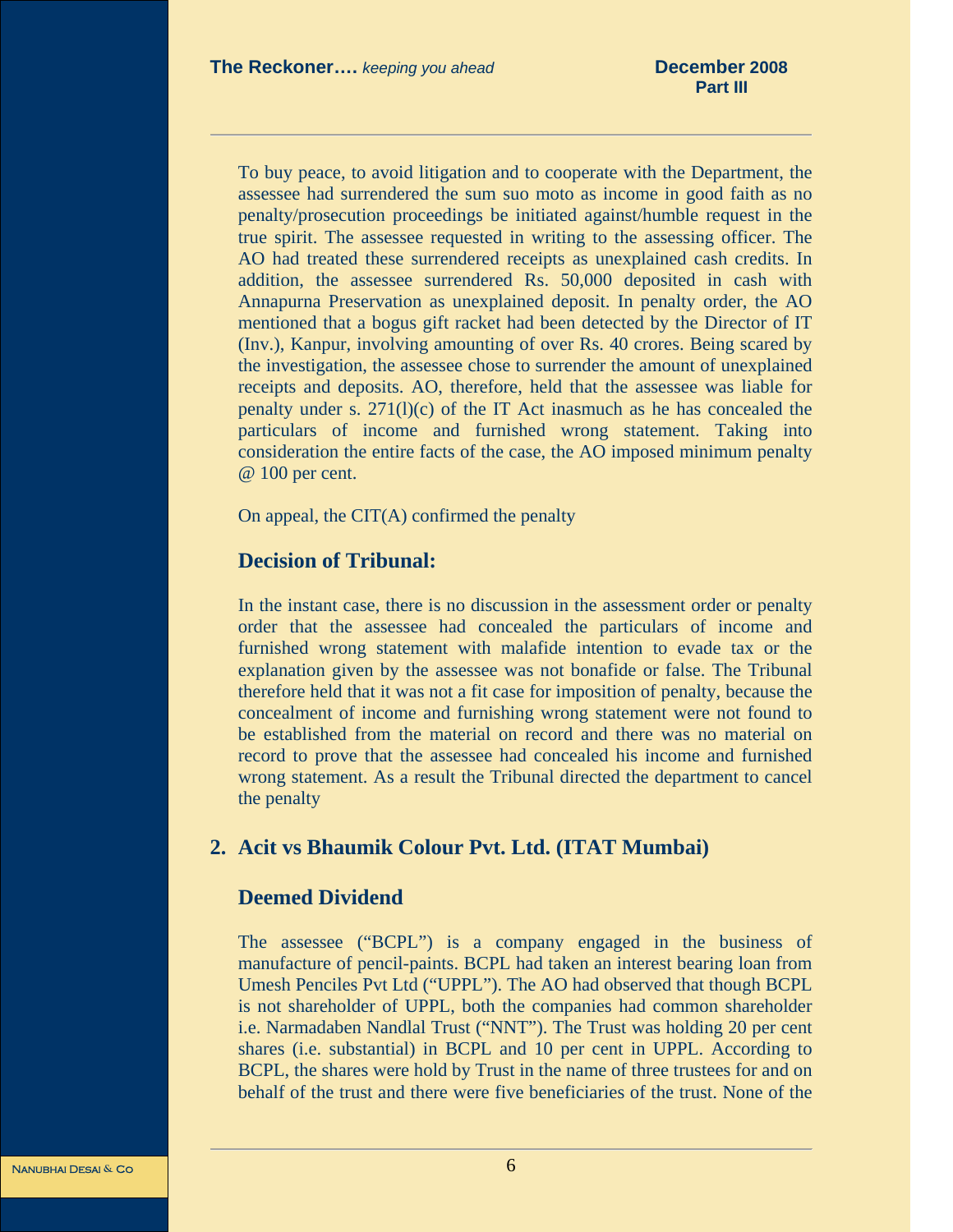trustee was beneficiary of the trust. To invoke the provision of the section 2 (22) (e), the primary condition was that NNT must be, both, a registered shareholder and also a beneficial shareholder. The assessee contended that section 2 (22) (e) could not be invoked in the case of the assessee, since the trustee hold the shares on behalf of the trust and they were not beneficial owners of the shares. The AO however was not satisfied with the contention of the assessee. He therefore, taxed the loan amount in the hands of BCPL as deemed dividend.

CIT (A) deleted the addition made by AO giving the reason that NNT was not beneficial shareholders of the shares in BCPL and UPPL and therefore, the provisions of section 2 (22) (e) could not be applied.

The revenue approached the Tribunal by preferring an appeal against the decision of CIT (A).

### **Decision of Special Bench:**

Deemed dividend can be assessed in the hands of a person who is a shareholder of the lender company. Deemed dividend can not be taxed in the hands of a person other than a shareholder.

If a person is a registered shareholder but not the beneficial shareholder then the provisions section 2 (22) (e) will not apply. Similarly, if a person is a beneficial shareholder but not the registered shareholder then also the provisions section 2 (22) (e) will not apply.

# **3. Plastiblends India Limited Vs Addl CIT (Mumbai High Court)**

# **Depreciation, whether mandatory for Chapter VI-A**

The assessee is a company who was engaged in the business of manufacture of masterbatches and compounds since assessment year 1994-95. For manufacturing purposes, it has its manufacturing units at Daman. The income derived from these undertakings was qualified for deductions under section 80IA of the Income Tax Act. For assessment years 1995-96 and 1996-97, the assessee did no claim deduction for depreciation in respect of the assets at the aforesaid undertakings at Daman.

The assessee had filed its return declaring total income of Rs Nil under the Act after claiming deduction under section 80 IA. While computing profits and gains from business, the assessee did not claim any depreciation under section 32 of the Act in respect of the assets of the said undertakings.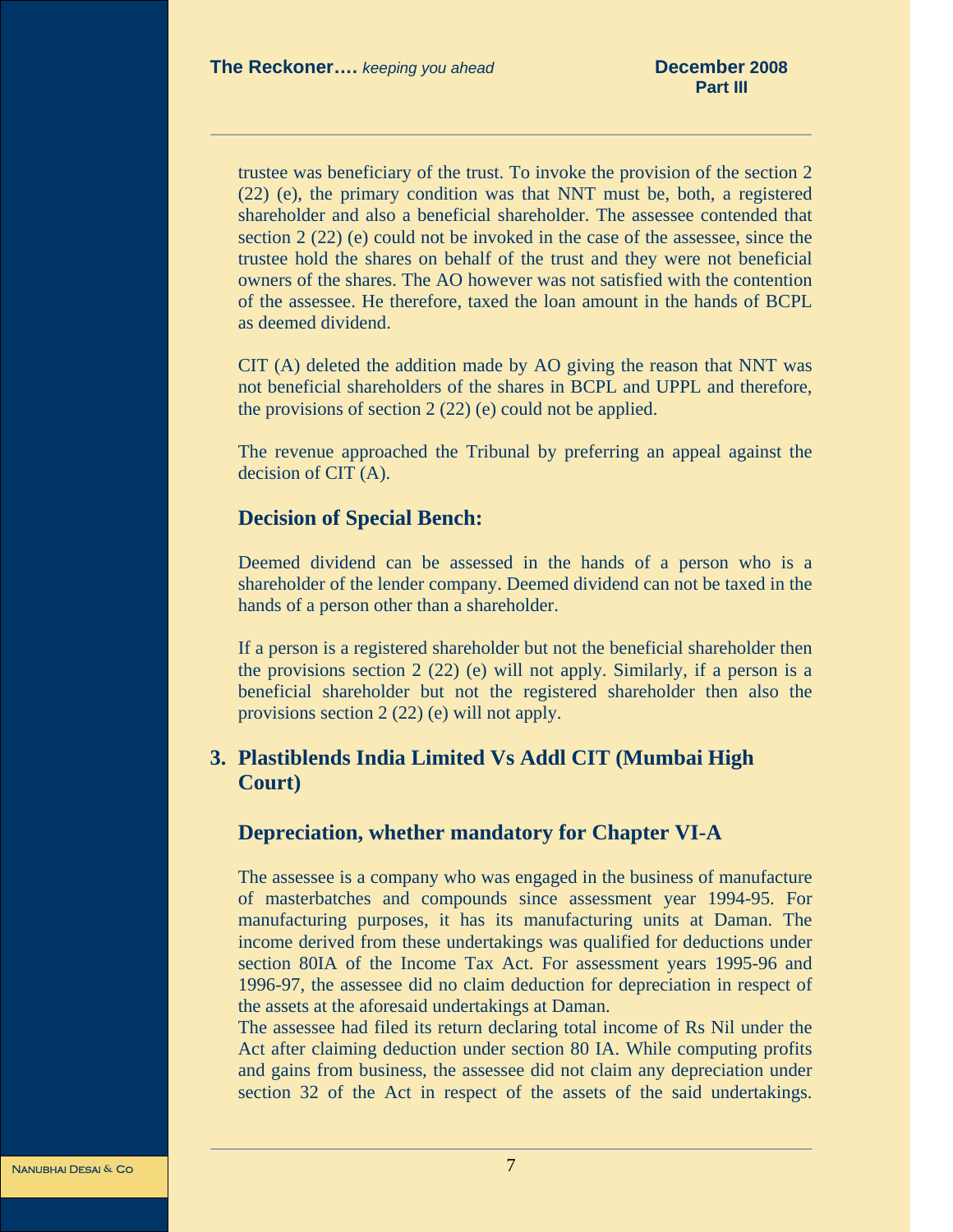Consequent thereto, the income which qualified for deduction under section 80IA of the Act was also worked out on the basis that depreciation had not been claimed as a deduction.

The department initiated reassessment proceedings for this year and passed an order determining the total income after considering the depreciation for 80 IA working. The AO, thereby, reduced the written down value of the block of assets to be carried forward to the subsequent year. Consequent thereto, he also reduced the claim for deduction under section 80IA of the Act in respect of said undertakings by reducing the income by depreciation amount of the eligible undertakings.

# **The issue referred to the Full bench for pronouncement**

Whether for the purpose of availing deduction under Chapter VI-A of the Income Tax Act, the gross total income is required to be computed by deducting allowable depreciation even though the assessee had disclaimed the same for the purpose of regular assessment.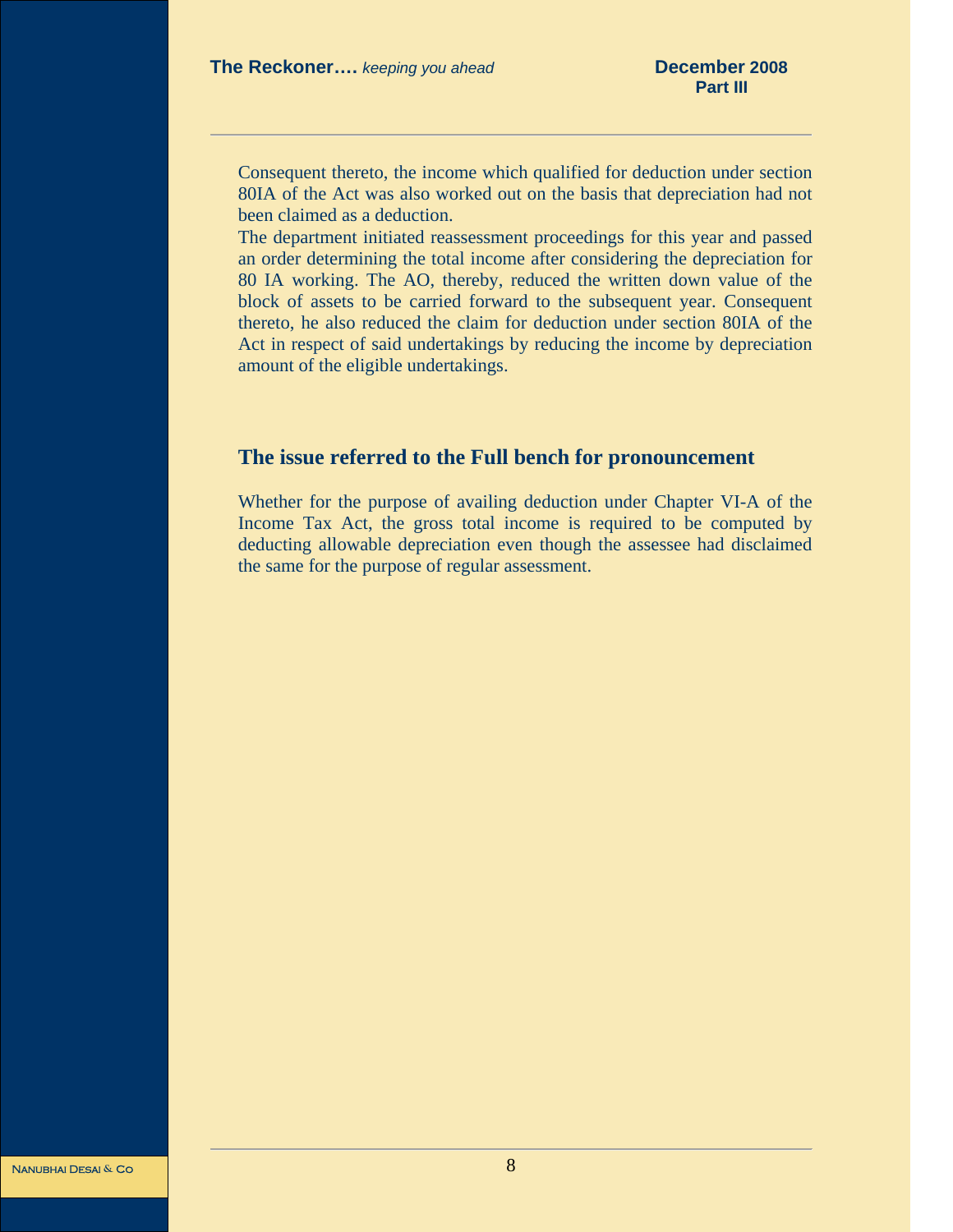# **REGULATIONS GOVERNING INVESTMENTS**

# **COMPANIES CAN LAUNCH INITIAL PUBLIC OFFER (IPO) WHITHIN ONE YEAR FROM SEBI APPROVAL**

Securities and Exchange Board (SEBI) recently granted greater flexibility to corporates for it's fund-raising plans, and also outlined measures to prevent the kind of panic redemptions that brought the mutual fund industry to its knees in October, 2008.

SEBI approved a proposal to extend the validity of an initial public offering (IPO) approval from three months to one year, following requests from issuers. Under the earlier rule, companies would have had to launch its IPOs within three months of securing SEBI's approval. Failure to complete the offering for any reason would have meant approaching the regulator for a fresh approval.

The new rule could come as a relief for many corporates, who were forced to defer its IPOs even though it had obtained SEBI approval. Under the new rule, these companies can go public within one year of receiving the SEBI's approval. However, SEBI has also stipulated that companies will have to update the document with fresh numbers and any other material changes whenever required.

# **MF INVESTMENTS NORMS FOR PUBLIC SECTOR MAY BE EASED BY GOVERNMENT TO BOOST UP INDIAN ECONOMY**

In a bid to boost the deteriorating sentiment in the stock markets, the Centre is considering to relax the restrictions on mutual fund investments by profitable central Public Sector Undertakings.

While Navratna and Miniratna PSUs can invest upto 30% of their available surplus funds in schemes of mutual funds regulated by the Securities Exchange Board of India (SEBI), as allowed by the Government last July 2007, the Cabinet Committee on Economic Affairs (CCEA) is mulling a proposal to allow all profitable PSUs to park a part of their surpluses with mutual funds.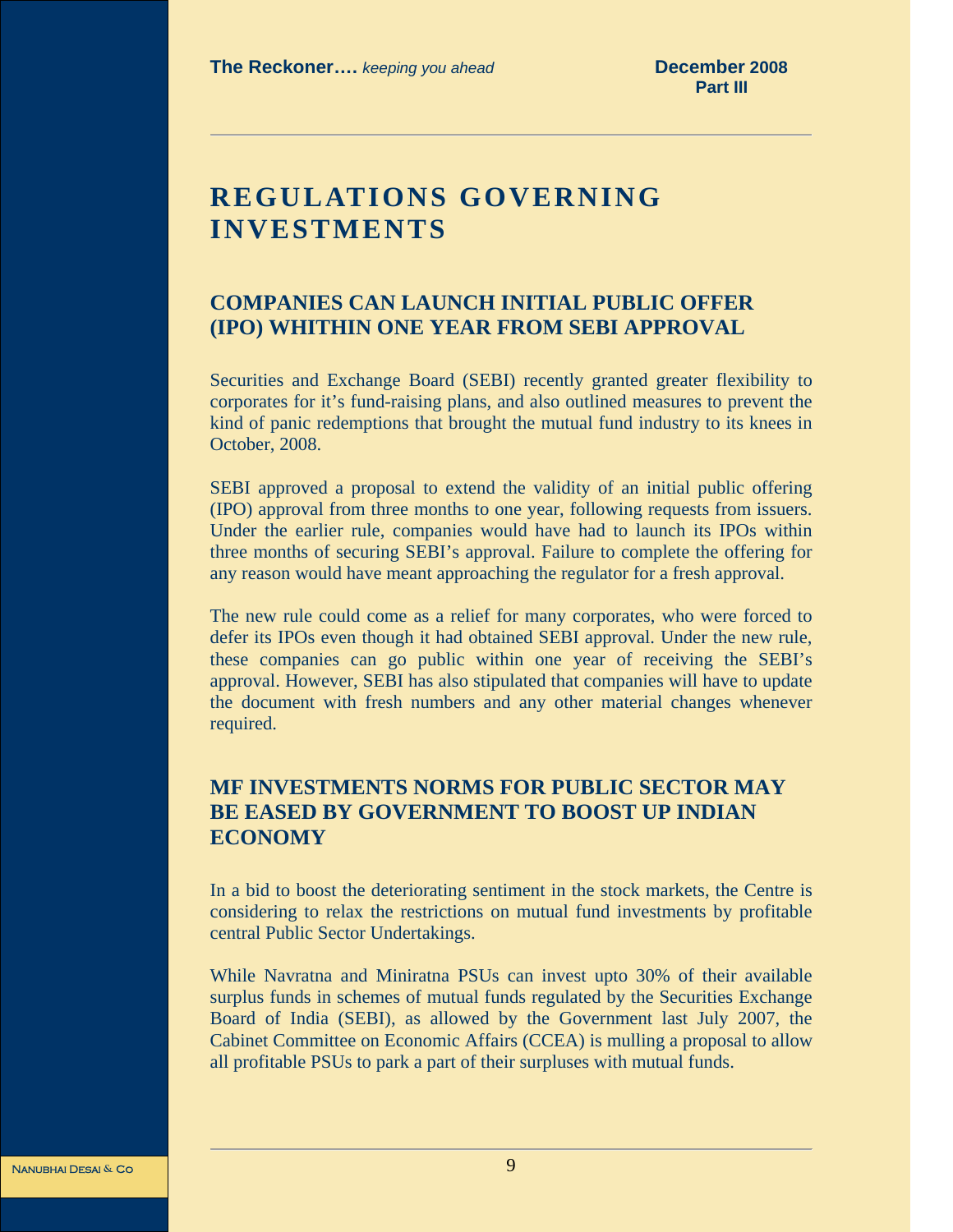As per the latest Public Enterprises Survey, central PSUs had a cash and bank balance of Rs 203,260 crore on March 31, 2007.

Presently, the PSUs' boards decide where these surplus funds are deployed though the Government issues guidelines for it from time to time. In April this year, the Centre had issued instructions to PSUs asking them to park at least 60% of their available surplus funds with public sector banks.

The guidelines, procedures and management control systems for mutual fund investments would be set by the PSUs' board of directors in consultation with the administrative ministry in charge of the PSU, as per a proposal before the CCEA.

# **PRIVATE PROVIDENT FUND (PF) AND SUPER ANNUATION FUNDS' EQUITY RETURNS SET TO BE TAX FREE**

According to the finance ministry, returns earned by private provident funds and superannuation funds from its investments in shares of companies will not attract income tax as the Government plans to give such investments tax-free status.

The finance ministry, which has allowed the entities to channelise up to 15% of its corpus in equities, is now set to amend the income-tax rules to facilitate this. The tax-free status would allow more of retirement savings to flow into shares, which over a long period earn higher returns those other assets.

Private sector companies having more than a certain minimum number of employees can seek permission to manage the retirement savings of its employees instead of giving the corpus to the Employees' Provident Fund Organization, a Government entity.

The Central Board of Direct Taxes (CBDT) is likely to carry out necessary changes in the income-tax rules to allow private provident funds and superannuation funds to allow their equity investments tax-free status.

The Department of Economic Affairs (DEA) under the finance ministry had notified new norms for private provident fund trusts in August this year, permitting them to invest up to 15% of their corpus in the stock market instead of the earlier 5%. The new investment pattern comes into effect from April 1, 2009. The department of economic affairs has now written to the CBDT asking it to carry out amendments in its income-tax rules.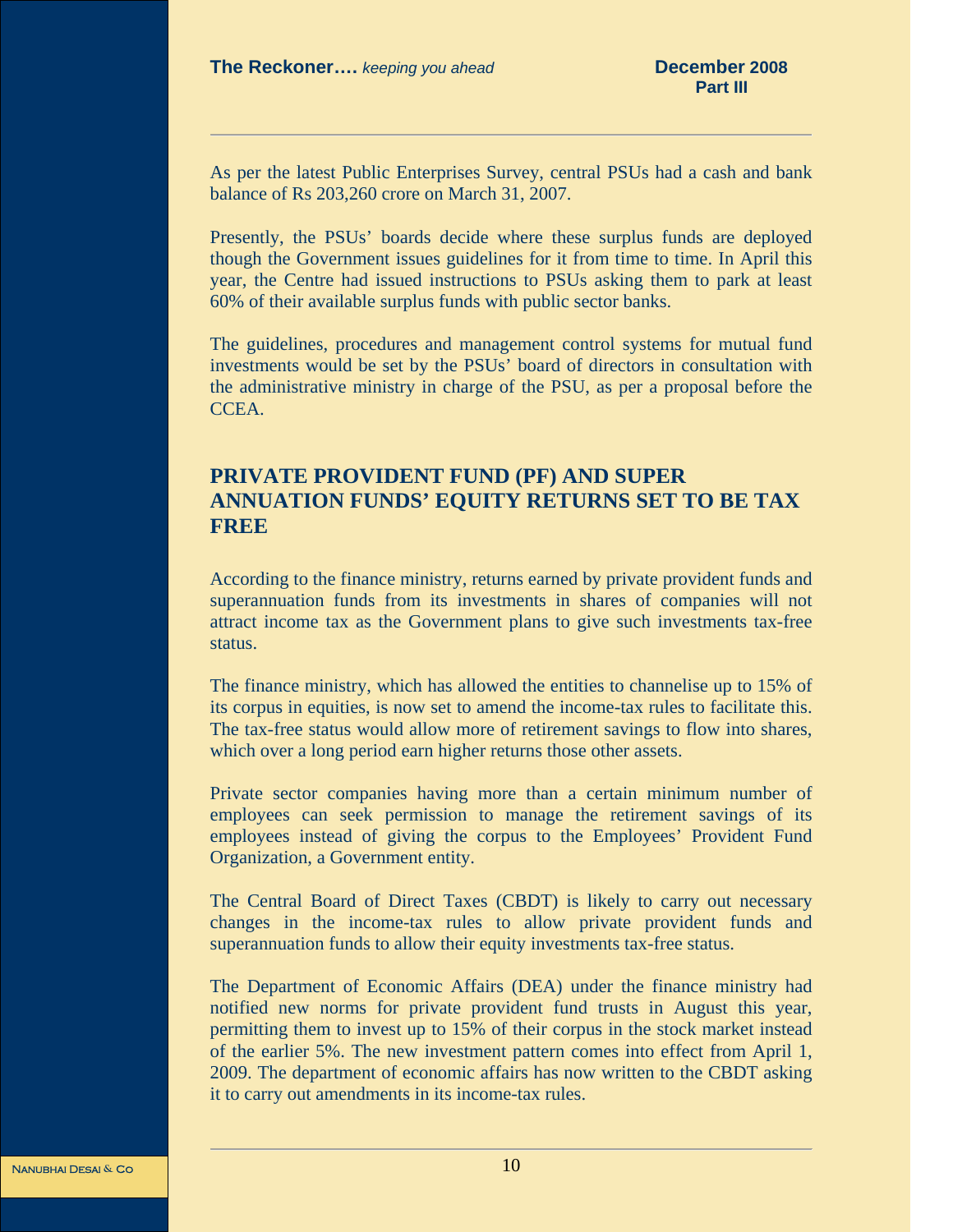Income-tax rule 67 prescribes an investment pattern for private provident funds and superannuation funds which is to be followed to avail tax benefits: income earned on investments that fall outside the pattern prescribed is liable to tax. Therefore, in absence of the tax-free status, even though a higher allocation for equities is allowed, the returns would have been subject to tax.

The move to allow tax benefit for equity investments by private provident funds and superannuation funds would facilitate more retirement savings to flow into the stock market and help it deepen further.

# **SECURITY EXCHANGE BOARD OF INDIA (SEBI)**

The Security Exchange Board of India announced master circular ISD/AML/CIR-1/2008 on Anti Money Laundering and Combating Financing of Terrorism (CFT) - Obligations of Intermediaries under Prevention of Money Laundering Act, 2002 and Rules Framed there-under.

This Master circular is being issued in exercise of powers conferred under Section 11 (1) of the Securities and Exchange Board of India Act, 1992, and Rule 7 of Prevention of Money-laundering (Maintenance of Records of the Nature and Value of Transactions, the Procedure and Manner of Maintaining and Time for Furnishing Information and Verification and Maintenance of Records of the Identity of the Clients of the Banking Companies, Financial Institutions and Intermediaries) Rules, 2005 to protect the interests of investors in securities and to promote the development of, and to regulate the securities market.

All the registered intermediaries are directed to ensure compliance with the requirements contained in this Master Circular on an immediate basis. Stock exchanges and depositories are also directed to bring the contents of this circular to the attention of their member brokers/ depository participants and verify compliance during inspections.

This Master circular consolidates all the requirements/obligations issued with regard to AML/CFT till December 15, 2008. This Circular is being issued to all the intermediaries. The circular shall also apply to their branches and subsidiaries located abroad.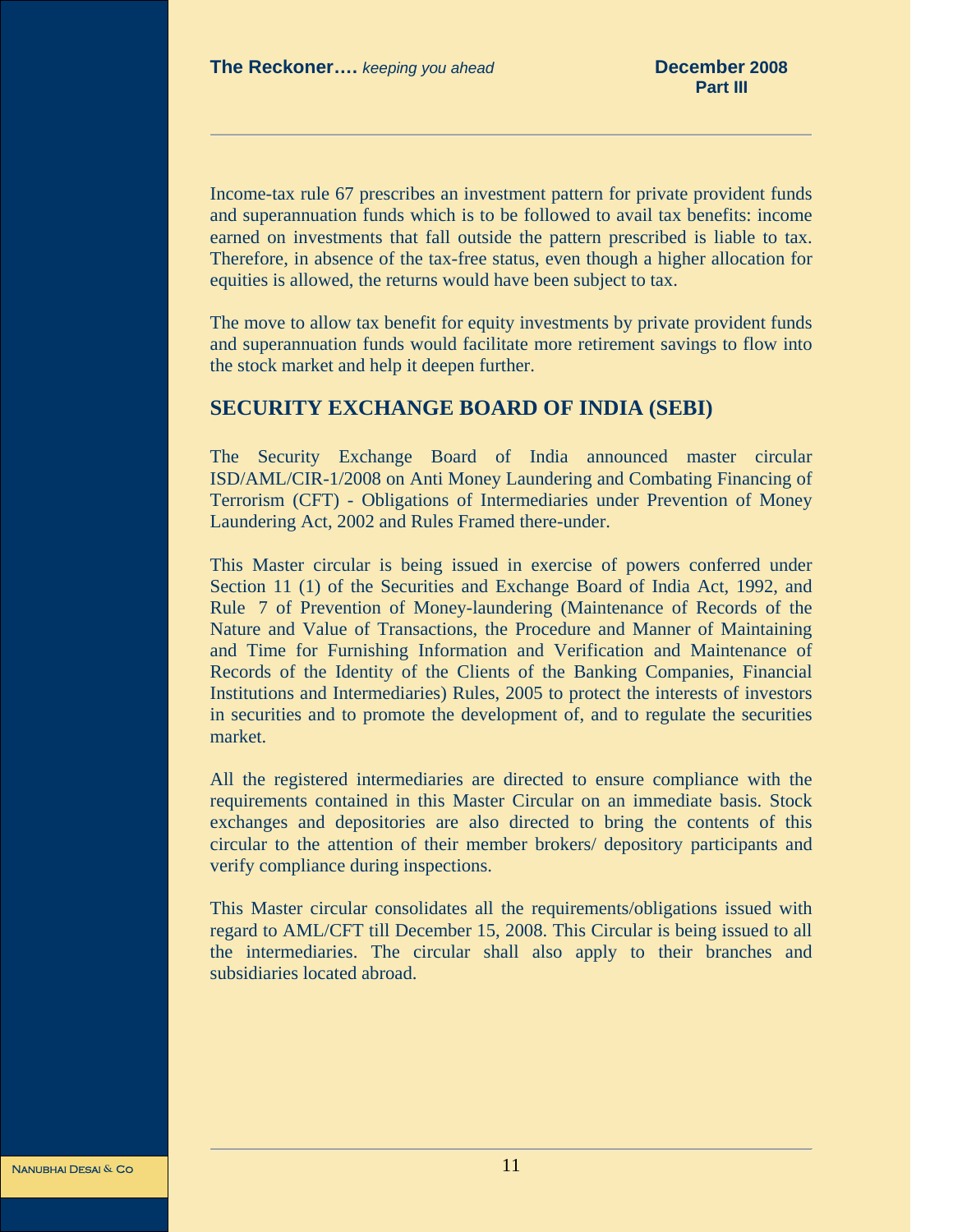# **GOVERNMENT WILL COMEUP WITH AN ECONOMIC STIMULUS PART II**

As earlier briefed by us about financial package of Rs. 30,700 crores (appx US \$ 7 billion), as per news paper report, the Government is likely to announce II package to boost the deteriorating sentiment in the economic markets and is signaling that while major industry concerns are being addressed, the forthcoming financial fillip will not be followed by another for a while.

The above discussed stimulus-II is still in the works and may take another week of fine-tuning before it is rolled out with Government keen on ensuring that key issues are taken into account and it is not required to come out with another installment soon after.

Measures under consideration essentially deal with "credit mechanisms" by making more funds available and encouraging banks to chip in by way of lowering lending rates. Here, the view gaining ground is that sectors like real estate may not get tax breaks but be given swifter access to funds. The Government expects the sector to cut back a bit on margins as well.

For export-driven sectors, the stimulus could hold more duty relief and it is being felt that with increased competitiveness, exporters might keep their heads above water. It is felt that given India's share of global trade; it could hold its own. Just next door, Bangladesh exports had registered a rise.

While some sectors have not passed on the benefits of the first part of the stimulus package, it is being argued that industry would need to take a few hard decisions as well. In a survivor of the fittest scenario, various sectors needed to assess where holding on to margins or not responding to the Government's initiatives helped their overall profitability. Excise collections had fallen, so had indirect tax returns, but these were decisions that the Government knowingly undertook and various sectors needed to see how to be competitive and win consumer confidence.

Despite internal security and relations with Pakistan dominating public discourse, the PM has remained quite focused on the economy and has been taking due note of projections on the global economy, with assessments indicating that India's growth trajectory faces stiff hurdles for at least another year with EU and US economies remaining hamstrung. OECD projections show negative growth till the third quarter of 2009.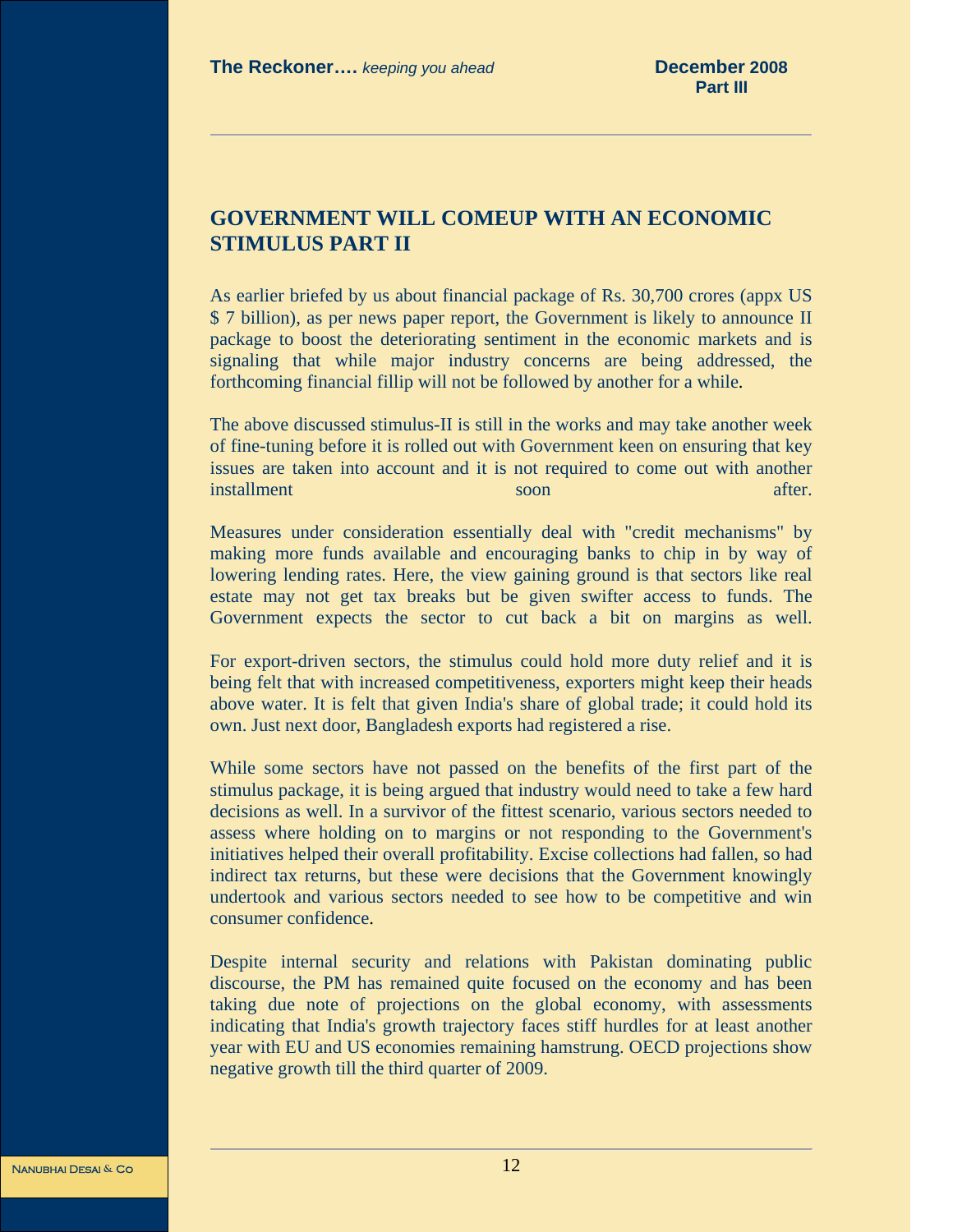# *ACCOUNTS & AUDIT*

# CHARTERED ACCOUNTANTS TO BE BARRED FROM NON-AUDIT WORK OF COMPANIES

To enhance the credibility to company accounts, the Government will prevent chartered accountants (CAs) from offering consultancy and advisory services to the companies which appoint them for auditing their accounts.

The statutory auditors, who inspect the financial accounts of a company, will be restricted from providing its corporate clients services such as, investment management, actuarial services and investment banking.

The proposal forms part of the Companies Bill 2008, which is pending before the Lok Sabha for its approval. The move is expected to guide in greater independence in the audit function and infuse greater confidence in the minds of investors on the credibility of financial statements. At present, the statutory auditors are barred from providing accounting and internal audit services for their clients, but are allowed to deliver consultancy and advisory services.

Under the guidelines proposed in the new legislation, statutory auditors will also be prohibited from providing services like design and implementation of financial information system, investment advisory, rendering of outsourced financial work and management services.

The initiative assumes significance in the wake of a slowdown in the economy where companies may hire consultancy services from their statutory auditors who may turn a blind eye to discrepancies in financial statements.

The move may come as a major damper for many practicing chartered accountants who have been providing audit as well as consultancy services for their clients.

# COMPANIES TO BE ASKED TO DECLARE BALANCE SHEET EVERY QUARTER

To enhance the disclosure norms and present investors with quality information on solvency of companies, the finance ministry and the Securities and Exchange Board of India (SEBI) are considering a proposal to make it mandatory for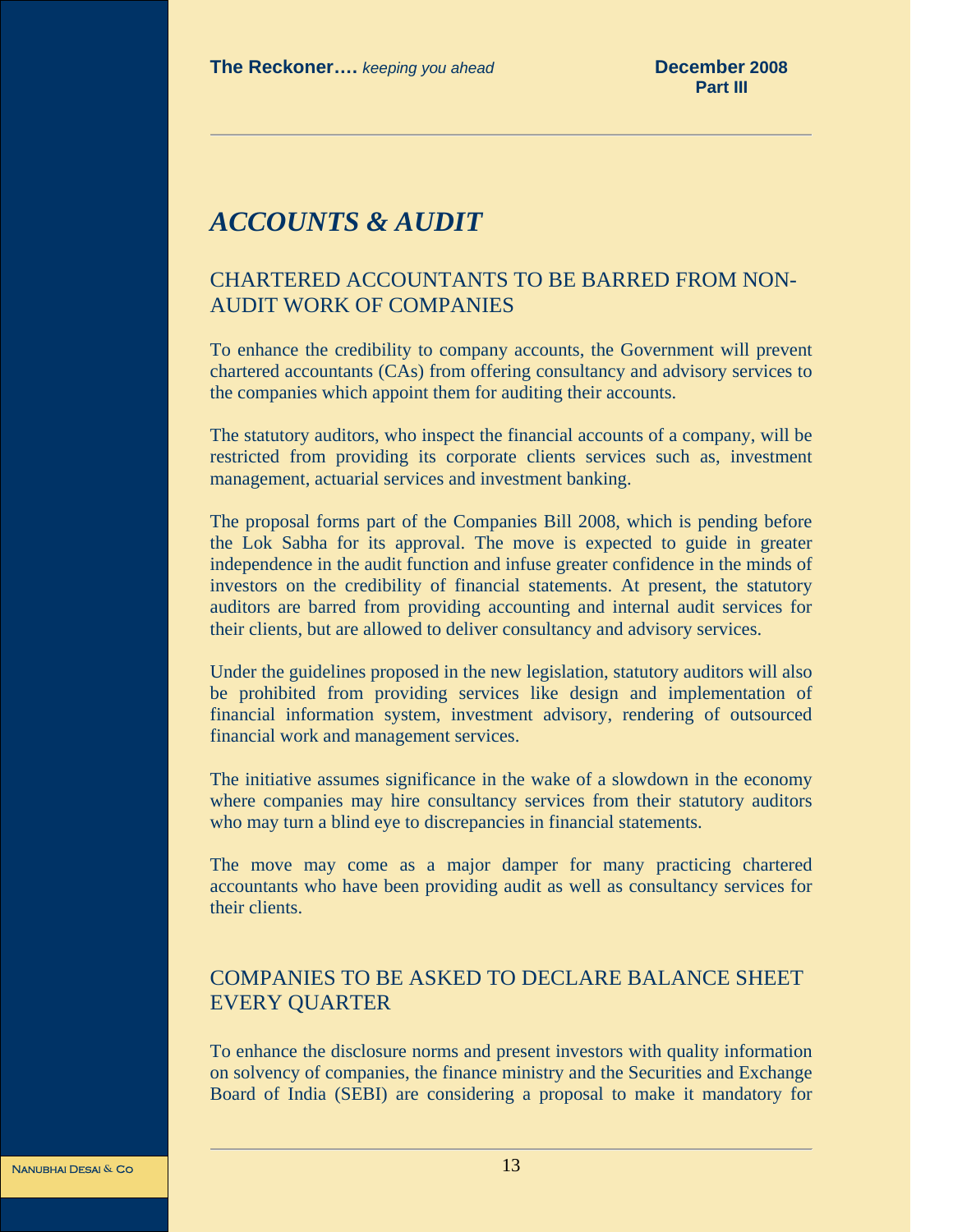companies to declare its balance sheets every quarter. At present, companies are required to share its balance sheets with investors and the capital markets regulator SEBI only once a year. What has prompted the Government and the regulator to move quickly on this aspect is the current economic slowdown and its impact on the profitability of companies.

At present, companies share only their Profit and Loss account statements every quarter. The Profit and Loss account does not reflect the debt liability of the company, which a balance sheet does. The motive behind the declaration of the quarterly balance sheet is that the investors must know about the solvency of the companies too and not just the profit and loss account. Account receivables and payables are reflected in the balance sheet, which reflect any default of payments by customers. On the payables side, it will reflect whether the company has enough liquidity to pay back suppliers. Moreover, many companies show their foreign exchange losses only in the balance sheet, which makes such a disclosure even more essential to adjudge the health of the company.

The move is being made to maintain more transparency in the market. The capital markets regulator SEBI had mandated quarterly disclosures of profit and loss data of listed companies in the early 1990s. A direct impact of this was that insider trading had come down significantly.

India has been lagging behind on disclosure norms compared to practices in the international market. Quarterly balance sheet disclosures are already necessitated in leading markets such as the US, the UK, Singapore and Australia.

# FASB INCREASES DISLOSURE REQUIREMENTS

The Financial Accounting Standards Board (FASB) has issued new standards that increase the disclosure requirements that public companies need to make about their financial asset transfers and variable-interest entities.

FASB Staff Position FAS 140-4 and FIN 46(R)-8. "Disclosures by Public Entities (Enterprises) about Transfers of Financial Assets and Interests in Variable Interest Entities," goes into effect for reporting periods, both interim and annual, that end after Dec. 15, 2008. The purpose of the new standards is to quickly improve disclosures by public entities and enterprises until pending amendments to two other FASB standards are finalized and approved by the board.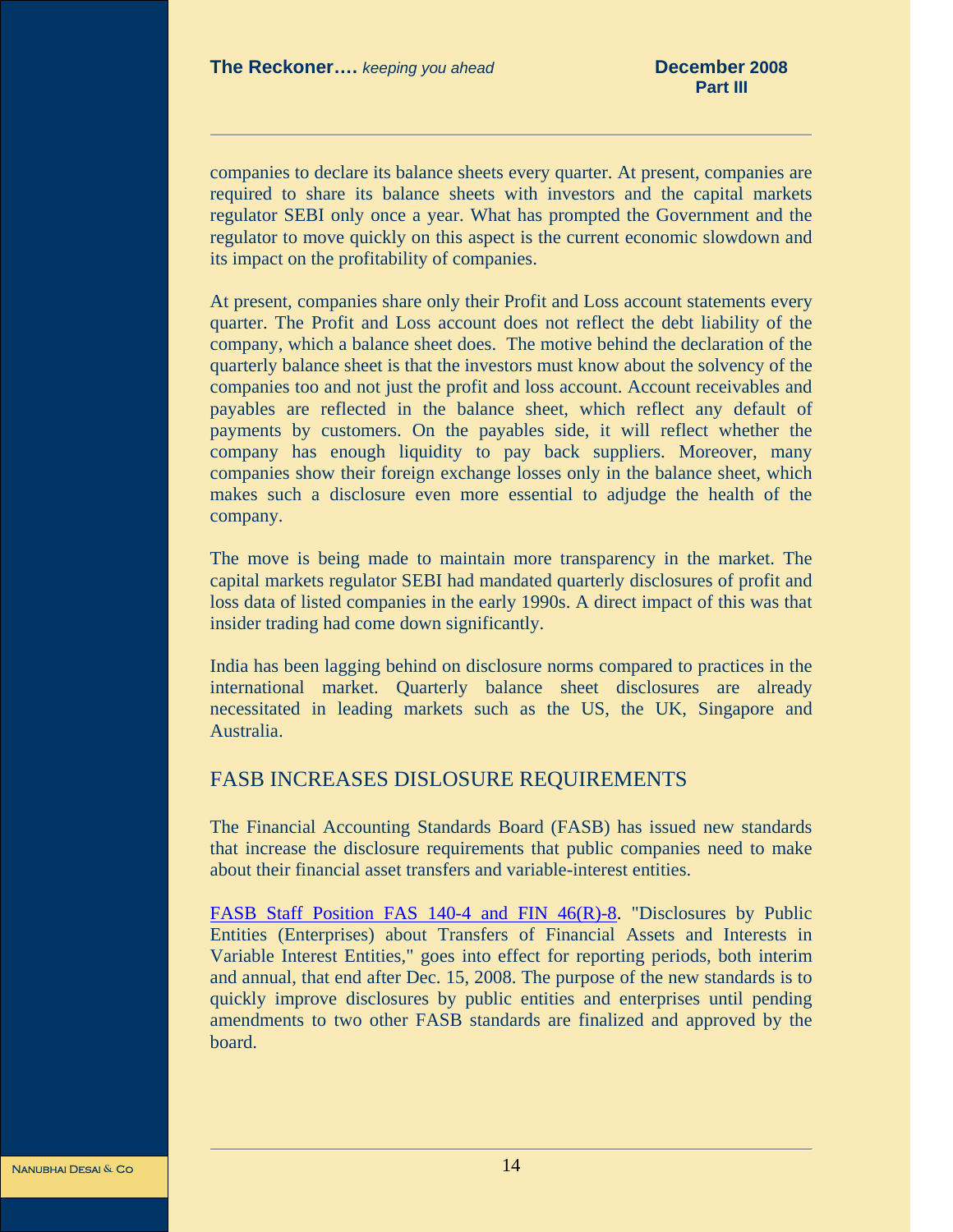The FSP amends Statement 140 to require public entities to provide additional disclosures about transferors' continuing involvements with transferred financial assets. It also amends Interpretation 46(R) to require public enterprises, including sponsors that have a variable interest in a variable-interest entity, to provide additional disclosures about their involvement with variable-interest entities.

The FSP also requires disclosures by a public enterprise that is a sponsor of a qualifying special-purpose entity that holds a variable interest in the qualifying SPE but was not the transferor of financial assets to the qualifying SPE, and a service of a qualifying SPE that holds a significant variable interest in the qualifying SPE but was not the transferor of financial assets to the qualifying SPE.

# ICAI: REVISED STANDARDS ON AUDITING

Recently the Institute of Chartered Accountants of India (ICAI) has issued following two revised standards on auditing:

- 1. Standard on Auditing (SA) 250 (Revised), "Consideration of Laws and Regulations in an Audit of Financial Statements" and
- 2. Revised Standard an Auditing (SA) 260, "Communication with Those Charged with Governance"

# *STANDARD ON AUDITING (SA) 250 "CONSIDERATION OF LAWS AND REGULATIONS IN AN AUDIT OF FINANCIAL STATEMENTS":*

This Standard on Auditing (SA) deals with the auditor's responsibility to consider laws and regulations when performing an audit of financial statements. This SA does not apply to other assurance engagements in which the auditor is specifically engaged to test and report separately on compliance with specific laws or regulations.

The requirements in this SA are designed to assist the auditor in identifying material misstatement of the financial statements due to non-compliance with laws and regulations. However, the auditor is not responsible for preventing non compliance and cannot be expected to detect non-compliance with all laws and regulations.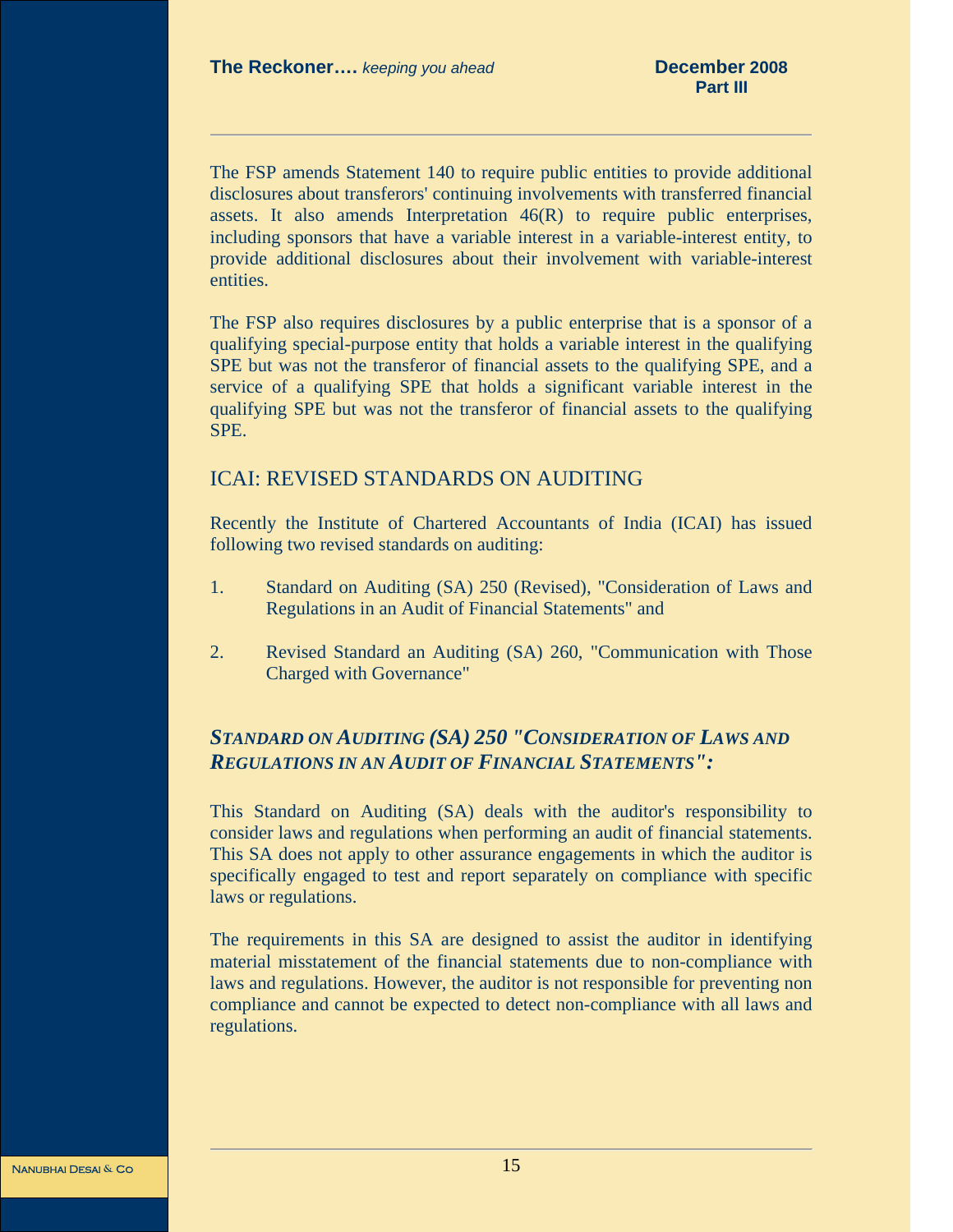### *Effective Date:*

This SA is effective for audits of financial statements for periods beginning on or after April 1, 2009.

# *STANDARD ON AUDITING (SA) 260, "COMMUNICATION WITH THOSE CHARGED WITH GOVERNANCE":*

This Standard on Auditing (SA) deals with the auditor's responsibility to communicate with those charged with governance in relation to an audit of financial statements. Although this SA applies irrespective of an entity's governance structure or size, particular considerations apply where all of those charged with governance are involved in managing an entity, and for listed entities. This SA does not establish requirements regarding the auditor', communication with an entity's management or owners unless they are also charged with a governance role.

This SA has been drafted in terms of an audit of financial statements, but may also be applicable, adapted as necessary in the circumstances, to audits of other historical financial information when those charged with governance have a responsibility to oversee the preparation and presentation of the other historical financial information.

Recognizing the importance of effective two way communication during an audit of financial statements, this SA provides an overarching framework for the auditor's communication with those charged with governance, and identifies some specific matters to be communicated with them. Additional matters to be communicated, which complement the requirements of this SA, are identified in other SAs. Further matters, not required by this or other SAs, may be required to be communicated by laws or regulations, by agreement with the entity, or by additional requirements applicable to the engagement. Nothing in, his SA precludes the auditor from communicating any other matters to those charged with governance.

### *Effective Date:*

This SA is effective for audits of financial statements for periods beginning on or after April 1, 2009.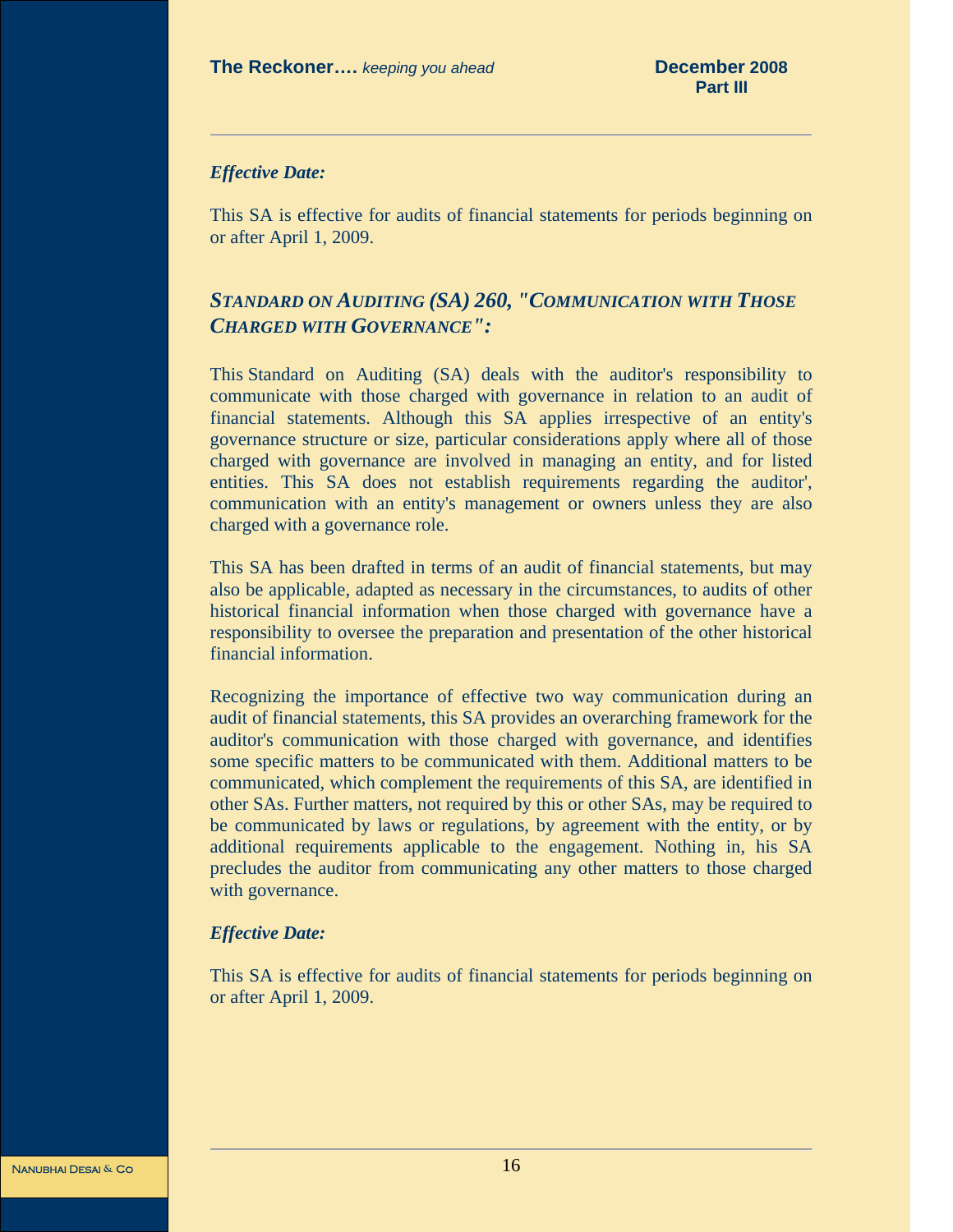# SUBSTITUTION OF 23B FORM UNDER COMPANIES ACT, 1956

The Ministry of Company Affairs has recently substituted Form 23B. Form 23B [Information by Auditor to Registrar] is for submission of desired information by the Statutory Auditors of the company with the Ministry of Company Affairs in electronic form. The new form shall be in force with effect from  $11<sup>th</sup>$  January, 2009.

# **PARLIAMENT PASSED LIMITED LIABILITY PARTNERSHIP (LLP) BILL, 2008**

Parliament has passed the Limited Liability Partnership (LLP) Bill 2008. On the occasion Minister for Corporate Affairs expressed the hope that the first ever LLP in the country would be registered by the first day of the new Financial Year i.e. 1.4.2009. The LLP Rules have already been placed on the website of the MCA. The registration of LLPs will be a paperless affair as it will be covered under MCA-21 e-governance program of the Ministry.

LLP is a new corporate form that enables professional expertise and entrepreneurial initiative to combine, organize and operate in an innovative and efficient manner. The Limited Liability Partnership format is an alternative corporate business vehicle that provides the benefits of limited liability of a company but allows its members the flexibility of organizing their internal management on the basis of a mutually arrived agreement, as is the case in a partnership firm. This format would be quite useful for small and medium enterprises in general and for the enterprises in services sector in particular. Internationally, LLPs are the preferred vehicle of business particularly for service industry or for activities involving professionals.

As proposed in the Bill, LLP shall be a body corporate and a legal entity separate from its partners. It will have perpetual succession. While the LLP will be a separate legal entity, liable to the full extent of its assets, the liability of the partners would be limited to their agreed contribution in the LLP. Further, no partner would be liable on account of the independent or unauthorized actions of other partners, thus allowing individual partners to be shielded from joint liability created by another partner's wrongful business decisions or misconduct.

The salient features of the LLP Bill, 2008 are as under:-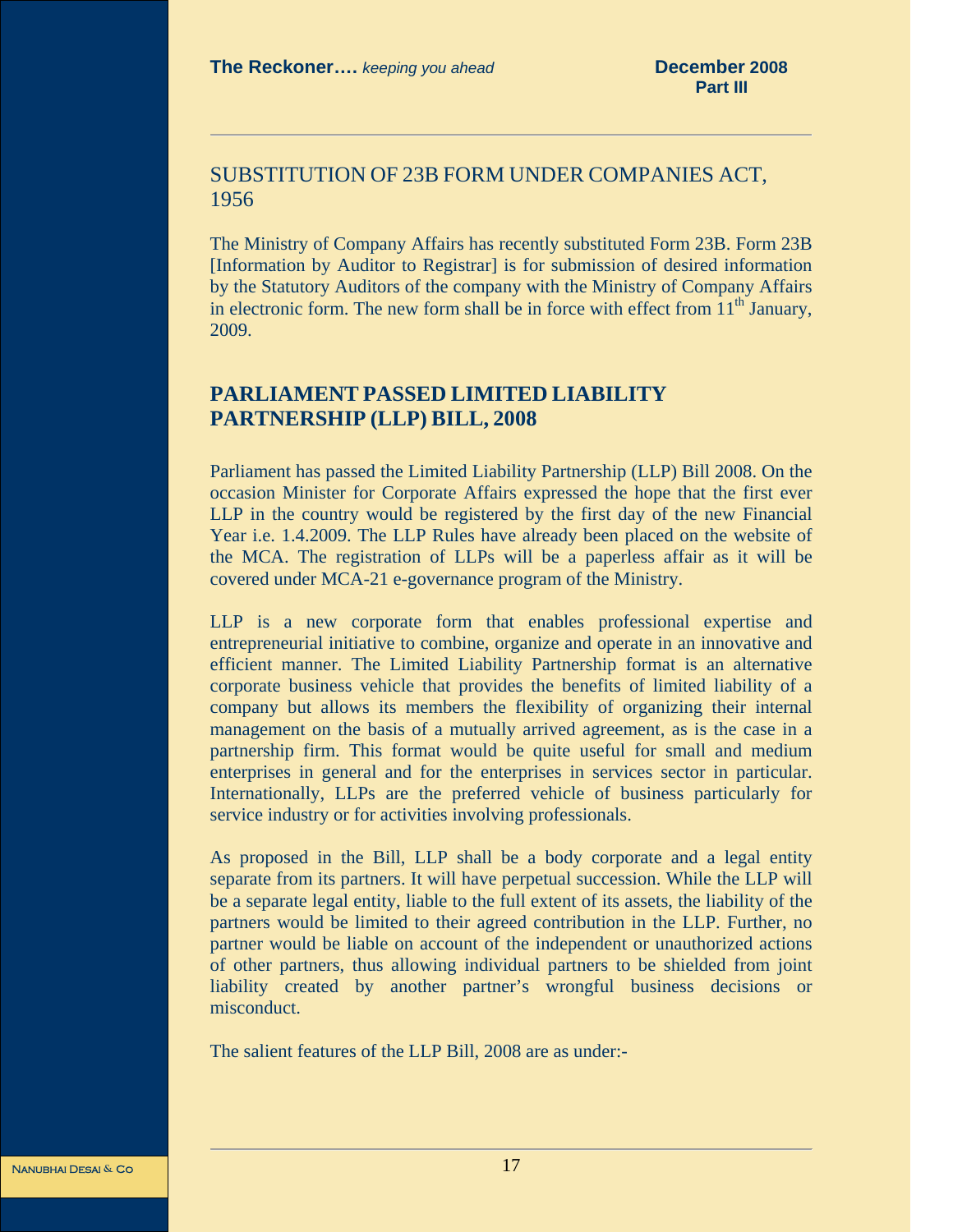- ¾ The LLP will be an alternative corporate business vehicle that would give the benefits of limited liability but would allow its members the flexibility of organizing their internal structure as a partnership based on an agreement.
- ¾ The proposed Bill does not restrict the benefit of LLP structure to certain classes of professionals only and would be available for use by any enterprise which fulfills the requirements of the Act.
- $\triangleright$  While the LLP will be a separate legal entity, liable to the full extent of its assets, the liability of the partners would be limited to their agreed contribution in the LLP. Further, no partner would be liable on account of the independent or un-authorized actions of other partners, thus allowing individual partners to be shielded from joint liability created by another partner's wrongful business decisions or misconduct.
- ¾ LLP shall be a body corporate and a legal entity separate from its partners. It will have perpetual succession. Indian Partnership Act, 1932 shall not be applicable to LLPs and there shall not be any upper limit on number of partners in an LLP unlike a ordinary partnership firm where the maximum number of partners can not exceed 20.
- $\triangleright$  An LLP shall be under obligation to maintain annual accounts reflecting true and fair view of its state of affairs. Since tax matters of all entities in India are addressed in the Income Tax Act, 1961, the taxation of LLPs shall be addressed in that Act.
- ¾ Provisions have been made in the Bill for corporate actions like mergers, amalgamations etc.
- $\triangleright$  While enabling provisions in respect of winding up and dissolutions of LLPs have been made in the Bill, detailed provisions in this regard would be provided by way of rules under the Act.